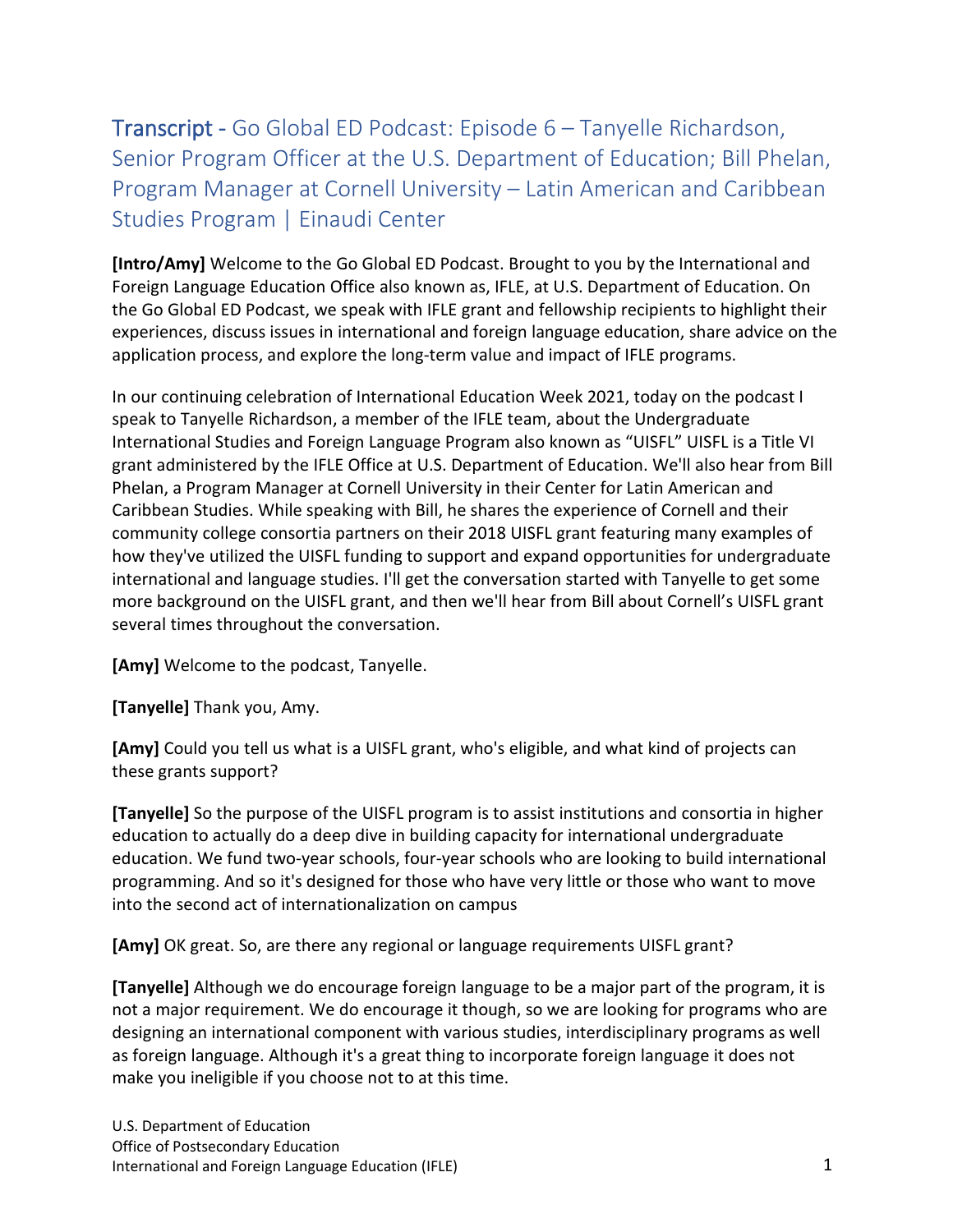**[Amy]** OK so foreign language is definitely a plus, not necessarily required, but it would probably make a competitive application.

## **[Tanyelle]** Absolutely.

**[Amy]** I understand that UISFL grants can support community colleges, their faculty, and their students, is that right?

**[Tanyelle]** You are correct. The majority of our grantees are doing some form or fashion of faculty development, professional development, student study abroad and building capacity in the curriculum, as well as in some cases conducting outreach to their local community, understanding world areas, incorporating cultural events, so the UISFL grant can do a lot, especially when you're looking at introduction of internationalization starting at undergraduate level.

**[Amy]** OK, yeah. I actually had the opportunity to speak to Bill Phelan at Cornell University which was a recipient of a UISFL grant and he told me all about their collaboration with their Community College consortium. So, let's listen to a little bit about how Cornell has used their UISFL grant.

**[Amy speaking to Bill in previously recorded conversation]** So, in the Latin American and Caribbean Studies Division, that is where the grant was awarded in 2018, I know that the name of the project is 'Building Bridges: Integrating the Sciences Humanities and Social Sciences in undergraduate Latin American Studies.' So maybe you could tell us a little bit more about your work on the program the last couple of years.

**[Bill Phelan, Cornell]** Ok, yeah. So the idea was to really help us, Cornell, do a lot more on working with undergraduates. We have been focused, like many area studies programs, on graduate students and have had an NRC (National Resource Center funding) in the past, but we wanted to get our program going with more activities and connections for undergraduates. This program, in terms, was you know, we're a huge university with lots of different parts and we do have New York state's College of agriculture and life sciences as part of us and so we wanted to bring together more of the humanities with the sciences. So, we did this in our proposal, we said that we would do a Latin American field course and research extension courses. So doing part of the course in the classroom and then taking students down to Latin America or the Caribbean on small short trip or during intersection in January. We also wanted to do internships in Latin America during the summer so we were able to do a few prior to COVID and then we flipped and did in virtual internships which worked surprisingly well. We also were trying to develop advanced Portuguese to start teaching that because we have basic Portuguese courses and we wanted to bring the advanced Portuguese courses in so that people could have the full spectrum language available them. We also wanted to engage undergraduates by bringing, by having, public issues forums at the university. So these were the lectures that would be more appealing to a general audience but focused on Latin America and the Caribbean. And of course, we had developed a strategic collaboration with our consortium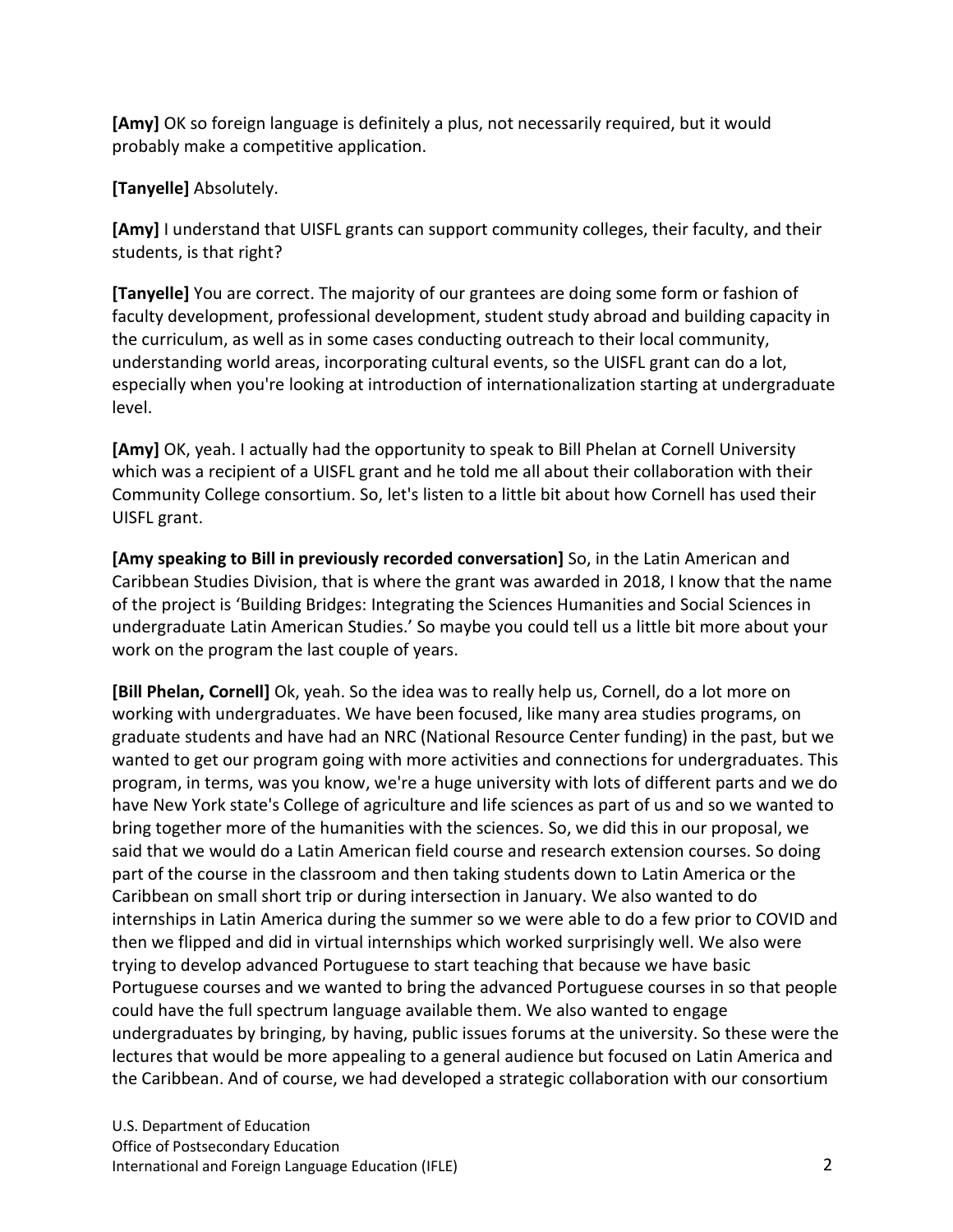partner, Tompkins Cortland Community College, as well as three other community colleges in the area and that's worked out really well

**[Amy]** So they've really been working on a wide range of activities at Cornell with their Community College partners with their UISFL grant. In addition to the wide range of activities, I also gained some insight into an interesting study abroad course that included an international partnership and students doing lab work in Chile.

**[Amy speaking to Bill in previously recorded conversation]** Could you tell me about the program, I know some students and a faculty member went to Chile, and I know up in Ithaca you are in a rural area and Cornell has a school of agriculture and there was a really interesting project that students were able to work on both in New York and down in Chile.

**[Bill]** Yes, we're really lucky because there was a researcher working at Cornell in viticulture and New York State prides itself on its wines (don't tell California) but we do have very active research going on at Cornell in that in that area of the viticulture so this researcher also taught lab courses. He also has strong connections with Chile. Very good connections with Catolica University in Chile so he developed a course where he would in the fall teach the students there as part of our project he would teach the students how to do all the lab work because he had come up with a test that could find and identify whether a plant a great plant had a specific virus disease and so he taught the students how to use how to do that testing in the lab here at Cornell during the fall. We also required the students to take either if they had zero Spanish they would take what we call a 'jumpstart' course in Spanish they would learn some basic phrases in Spanish and be able to at least show that they were interested in the language and when they got down to Chile and then those who had a good level of Spanish they would take what we call FLAC courses FLAC 'foreign language across the curriculum' and there they would have topics related to the course and they be doing readings and discussions in Spanish so that's to get them used to using the language of the scientific language the laboratory language that they need so that when they're down in Chile and working with Chilean students from Catolica University that they'd be able to have the language necessary to communicate. Then in the winter we provided funding to those students who had additional need and a group of them went down to Chile during the winter break and they went around and visited the wineries and the fields and they took samples from the different wineries that they visited and then they went back to the university labs and did their tests that they've been taught how to make. And they did this in collaboration with university students from Chile so there was, you know, a peer-to-peer interaction. They had to use their Spanish as much as they could and then of course we took them on some more of the humanities tours such as the Museum of the Memory talking about the violence that occurred following the overthrow of Allende then when they came back they would do follow-up writeups about their experience

**[Amy]** Bill also shared some insights into how they've developed partnerships with faculty within the Community College consortia as part of their UISFL grant so let's hear that.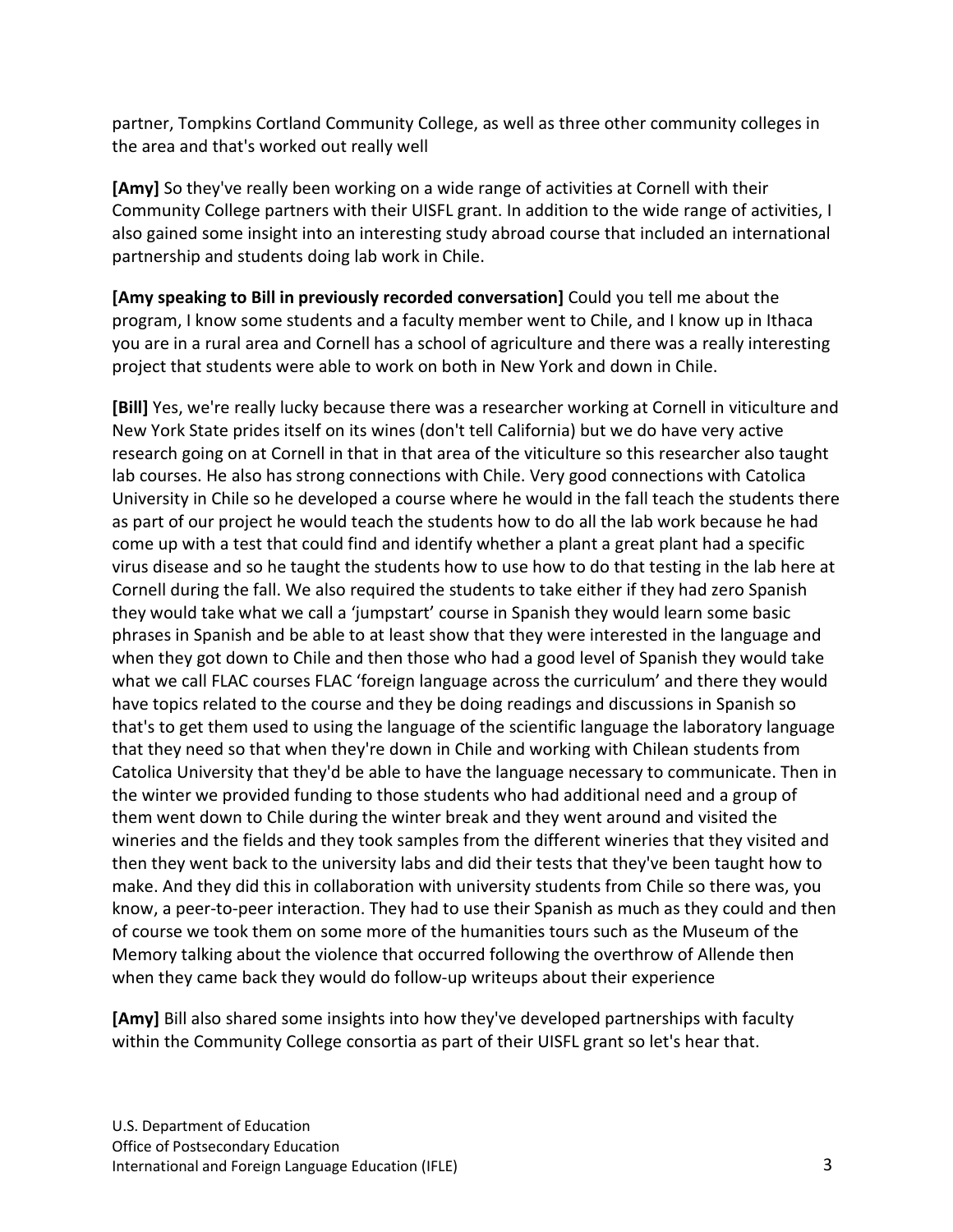**[Bill]** So we call it "CCIF" Community College Internationalization Fellows and the grant funds a number of fellows each year. We are in the area and Mario Einaudi Center for International Studies so we also have NRC (National Resource Center) programs and we have a Postsecondary Outreach Coordinator. So she relates to each of the community colleges that we're working with and we put out a call for fellows and then each person who applies from the community colleges each faculty member is supposed to provide us with a proposed project that they would work on. Now the coordinator of postsecondary outreach is very key in this because then she works with them to develop and tweak and help them get a project. If it's doable and then we're able to provide professors that can talk with library resources that they can come and use it Cornell that can use electronic library resources we have a way of setting them up so they can have a access to those and then they work on the project over the year. And this is all with the aim of internationalizing their curriculum. Their classes can be an entire new class but we it tends to be more how to integrate more international content into their existing classes. We funded one of our Tompkins Cortland Community College professors who teaches history, he went down to see if there were options for either bringing students down there but mainly just to reinforce his knowledge about what happened during the Allende period. And to learn more about Chilean history so he was able to do that and then unfortunately with COVID and some budget crunches they weren't able to take students down but he developed ways of integrating the information he gathered while he was down there into his global history courses and even into his American history courses when you talk about American intervention and Chile during that time in the 70s.

**[Amy to Tanyelle]** So shifting gears a little bit, as we know the pandemic has impacted nearly every part of our lives and most notably for international education that would be the impact it's had on international travel. So Tanyelle, are you familiar with any ways that schools have utilized their UISFL funding despite the pandemic which has obviously limited the ability to travel?

**[Tanyelle]** Actually I am. We've had some grantees have been really innovative in this unfortunate time of the pandemic to pivot and do things like virtual study abroad programs. They've actually had been really successful with matching students with foreign institutions to do a virtual format although it's not the most, you know, it's not the most attractive way, to go about it but it's been able to meet the goals and accomplish the grant activities so that being one of them also doing more webinars doing more you know usually utilizing their virtual platforms to the best of their ability has been the biggest push for our grantees during the pandemic.

**[Amy]** That's great to hear. At Cornell University Bill was also telling me a little bit about what they've done so we're going to hear a little clip from him.

**[Bill]** We have a Brazilian student in music who was able to organize for a contact of his in Brazil who brought together an ensemble and they were able to do a live performance for all four of our community colleges. They did it twice, two different days to different community colleges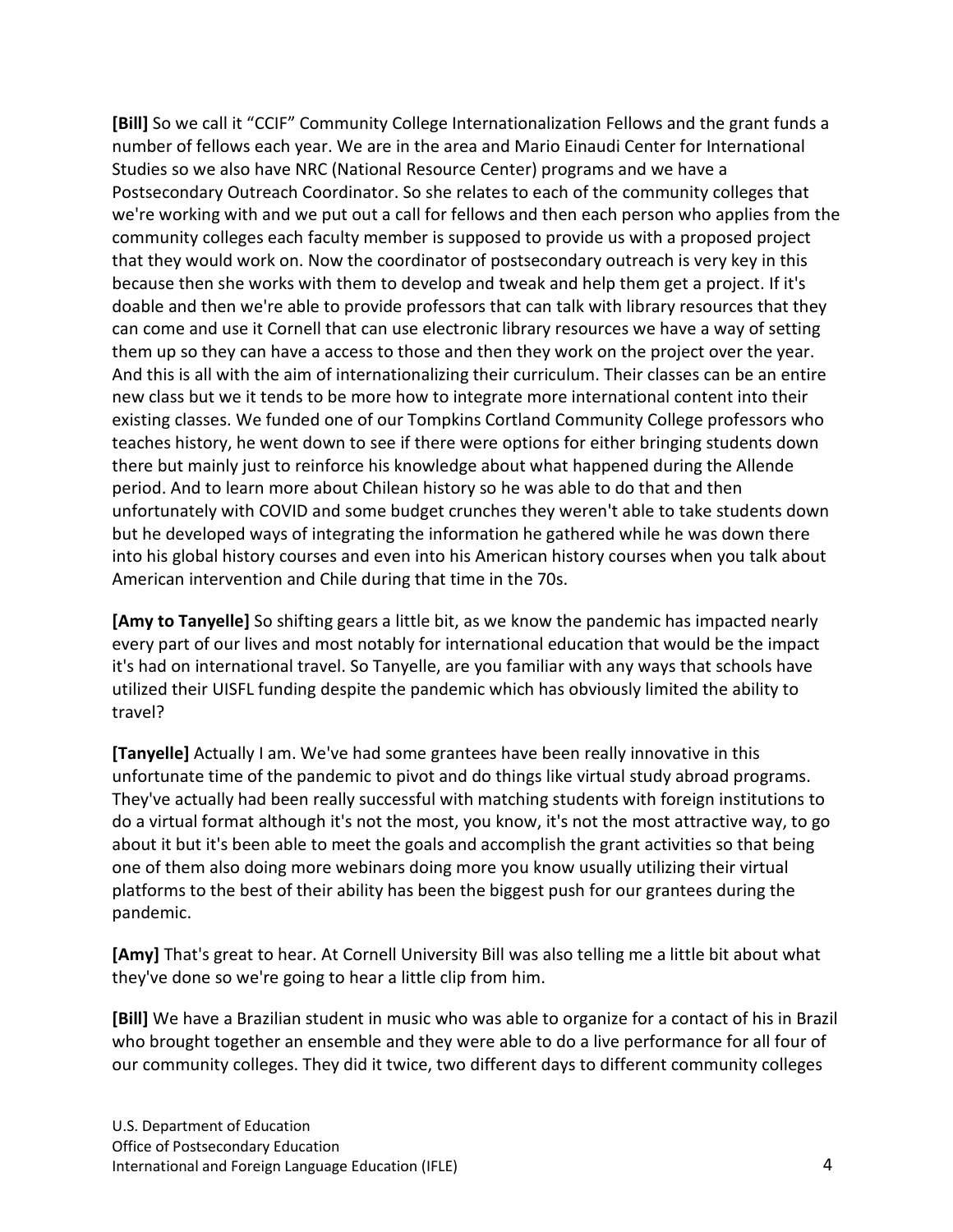as well as undergraduate students here at Cornell. And they were able to listen to samba music and folk music and it was really a wonderful presentation and it was through Zoom, but the Brazilians took the initiative to find a really good studio where the sound would be good and had the support people doing the cameras and sound as well as the musicians play really came on the sound quality was great it was a wonderful experience for the Community Colleges.

**[Amy to Tanyelle**] So I can't recall if we already mentioned this, but do you UISFL grants include the opportunity to create internship programs?

**[Tanyelle]** Absolutely. That's one of the eligible activities that applicants actually can write into the grant. You can use a portion of the funds to support study abroad as well as international internships and domestic internships. So, there is a cap on the funding for UISFL for study abroad per say, it's a regulatory cap of 10% of the program funds can be used for study abroad. However, if you, if you award for students to do domestic internships with international flair of course that is a strong eligible activity you can engage in.

**[Amy]** Ah OK, great. Well, I actually already knew that internships could be included, and Bill told me a little bit about their internships as well which also went virtual during the pandemic so let's listen in.

**[Bill]** Some of the internships in Brazil were around the Cotinga area which is in northeast Brazil and they were, one of them was, to develop a mobile museum exhibit that could go community within the area and it was to show off the biodiverse richness of that dry area of Brazil and they were able to get an attentive student who was able to do graphic art and also spoke Portuguese. So we were really lucky there. In Ecuador there was a range of opportunities there some of the students were able to work with a local municipality where they would work with a youth group that was where the youth that were in that group actually work with tourists when they come to Ecuador and so they wanted to increase their knowledge and their ability to communicate in English so we've had that happen twice. The students from the Cornell side get really engaged and create really creative ways to engage the students in Ecuador, all of this over Zoom. It's amazing. There are times when some of the people can't make it because they don't have electricity, but most of the time it works. There's another one where there was a Cornell alumna who has a foundation that works on violence against women so they've help them with they have both a Spanish and English website so the Cornell student worked translating stuff from Spanish and rewriting it for the English website and we have done videos for one municipality who wanted an English tract on their video for attracting tourists and that video will be going up in regional and national airport around Ecuador. We had one student who this was like in the first summer, she actually, the pandemic had just started an so this municipality wanted her to work on a plan for how to reopen their market post-COVID and this was livestock market. So she worked we put her in touch with I veterinarian here at Cornell to get ideas who has a vast amount of experience internationally ,she herself is from West Africa and so that faculty member was able to give her ideas she did a lot of her own research and she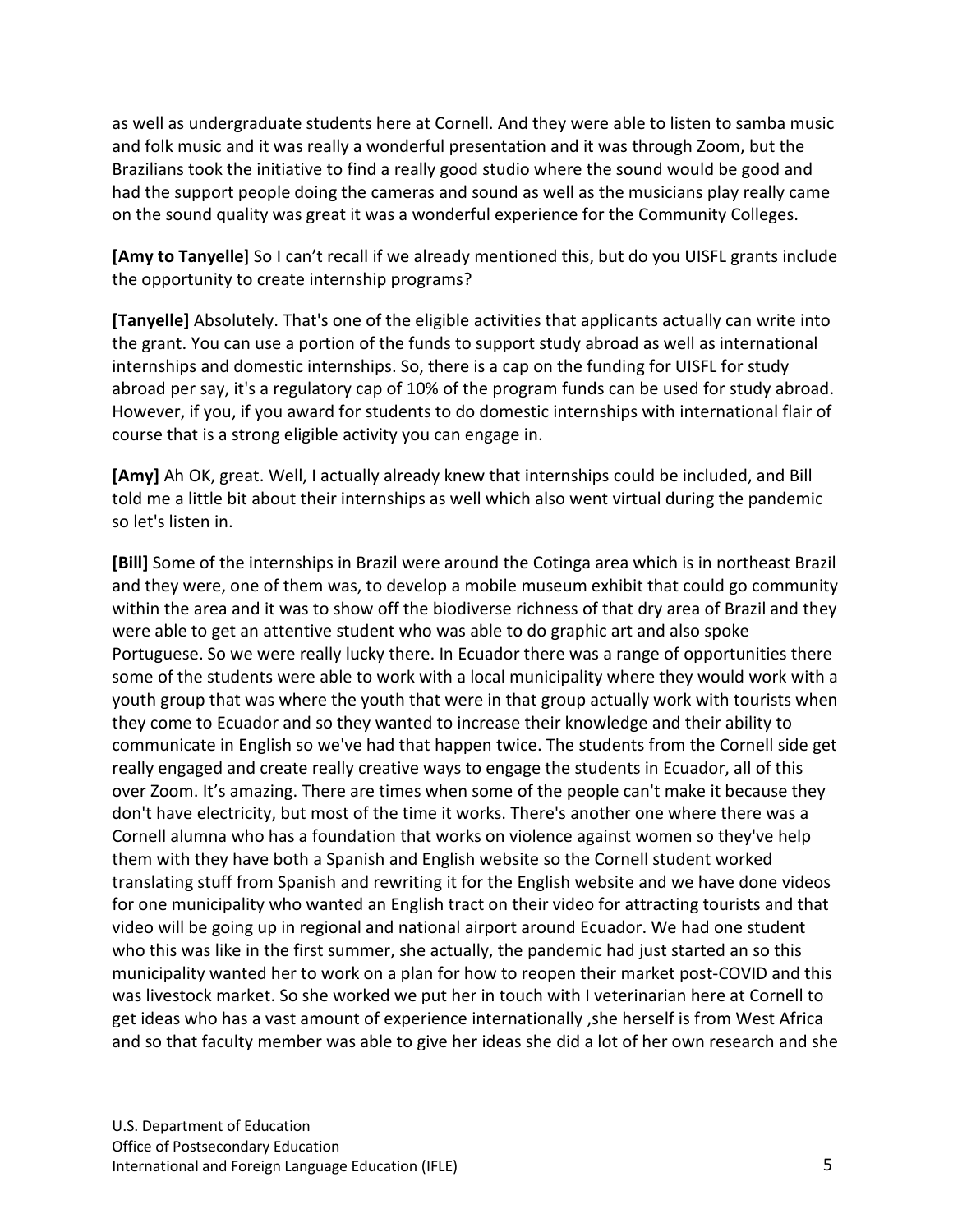wrote a 40 page paper in Spanish detailing out the plan for how they could reopen safely and what protocols to do for their market post COVID.

**[Amy]** You know, it's been fascinating to hear about all the creative initiatives institutions have explored during this time so I also asked Bill, you know, as international travel does start to pick back up, what are his thoughts on the future of virtual and here's what he said.

**[Bill]** I think that this experience has proven that we should keep virtual in fact many of the students in their recorded videos at the end I asked them that question and they said definitely keep this. I think that's important particularly for students who would love to go you know abroad to Ecuador wherever, but you know, they have responsibilities in the summer at home and they have to have part time jobs. We had many who had part time jobs along with their internship in fact the internship was designed that way that they only were required to do 20 hours a week on the internship because we understand that there are students who need for the purposes of funding their education to be able to work during the summer. So I think this provides them that both opportunities and allows them to do both. Some of those students are you know supporting their families during those summer by working so this is important that they are able to get that international experience even if it's through a virtual. And they were very happy with it and felt it they really got to know their country and at some point we hope that they'll find a way to be able to travel and visit the country

**[Amy]** So I really enjoyed learning more about Cornell's UISFL grant in action and now I want to move on to how others might consider applying. So, is there anything you would want to share with Institutions schools that might be considering applying for a UISFL grant?

**[Tanyelle]** So you know, I want to, you know, to say this as far as you know UISFL not being for everyone. UISFL *is* for all eligible applicant applications is for those schools who are looking just to build capacity an undergraduate internationalization, for helping their faculty become more rich to international education, as well as professional development and to certain degree study abroad. So you know it's a great opportunity for those schools who are looking to just you know do a jump in approach to international education. You don't have to have all of your ducks in a row per say but you have to have a need to want to engage undergraduate international education. So it is a great start to building your capacity at your institutions for internationalization so I'm just putting that out there cause you know for you know for schools across the nation there's funding available especially in the UISFL program.

**[Amy]** what are some qualities of a successful UISFL grant application?

**[Tanyelle]** I'm glad you asked me that, Amy. I see my most successful applications coming from those who are preparing to start now. Meaning that do not wait until the NIA (Notice Inviting Applications) or the Federal Register notice has been published. You want to have those crucial conversations on campus about exactly what your international education needs are is it to develop curriculum,, would it be to enhance already existing programs or actually develop new programs? All those things can be funded under the UISFL program. Now there is a matching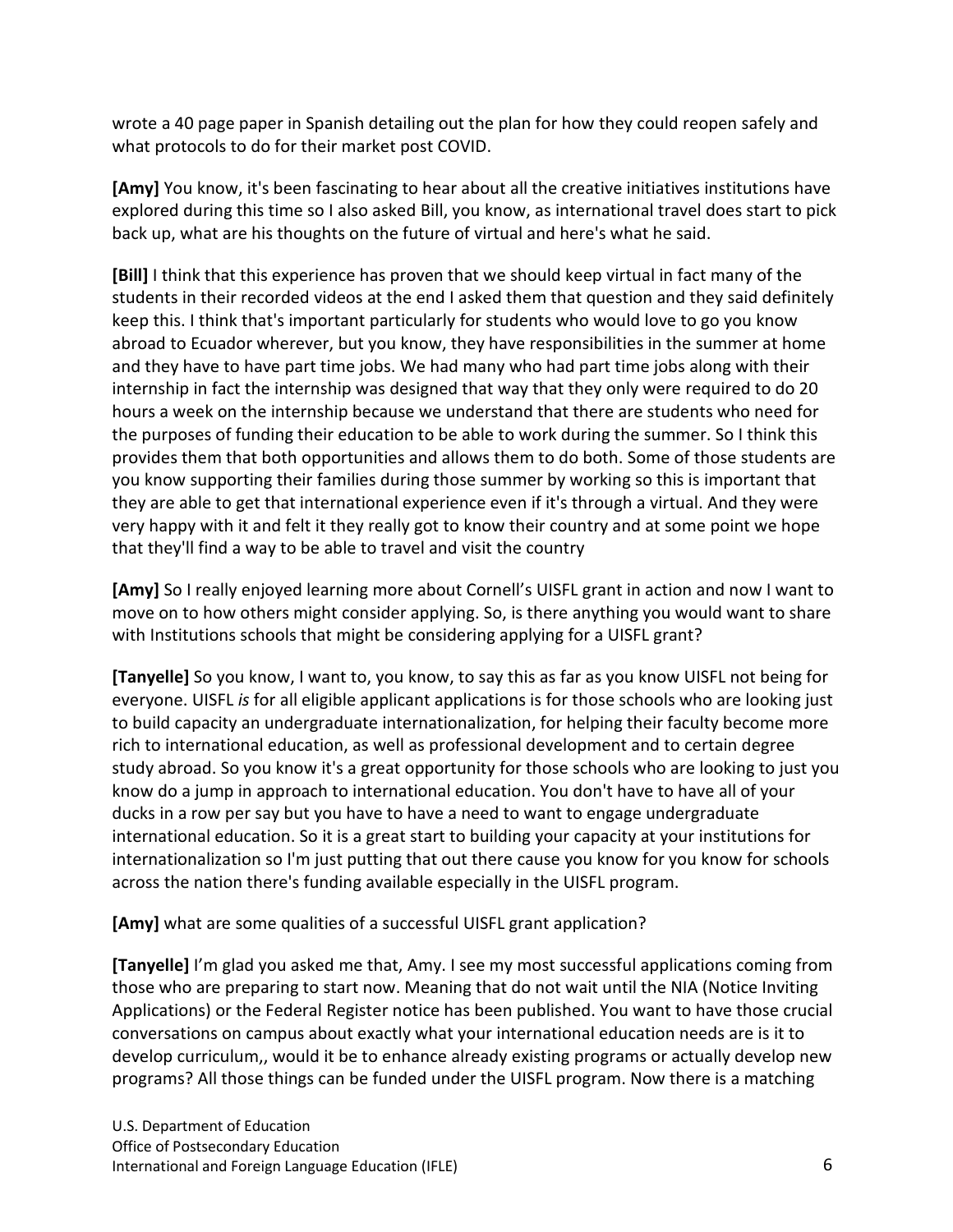requirement so for every dollar you received from federal support from UISFL you must match with cash or in-kind. But to be honest that is coming from the resources are probably already established at your university or Community College so I highly recommend that that being something you work on early is looking at your need looking at how you can grow your capacity for internationalization whether it be with faculty professional development or students, or all three. And so that is one of the key aspects of a fundable or successful application is to start looking at the knees with that

**[Amy]** Those are all really great points and actually similar to what we heard from Bill at Cornell. And so we can also listen to some of his suggestions but it seems like one of the keys are starting the communication early, even if our competition has not opened yet. So let's hear from Bill and hear from their perspective well

**[Bill]** I think the thing that probably makes more successful grants is make sure that you're going to be able to do what you say you are doing and that it's adapted to your reality. So take into account what your university has to offer to your students how you might work with community colleges and also what will be your interactions with abroad. Tapping existing partnerships and building on those so that you have a stronger program for the undergraduates. I think that one thing we're able to do is to offer more opportunities for undergraduates to get abroad weather in the past in person or virtually in the current situation. Also, one of the things that's really important is that when you want to do the outreach with the community colleges, to have a dedicated person for that and that has been funded by the project and that's been really helpful for us it for now it's a lot of work to work with multiple community colleges and I think that that's really important to have that person dedicated to that work.

**[Amy]** Hopefully this information will be helpful to some of our listeners who might consider applying for a UISFL grant during a future competition. So, I think that's all we have for now so thank you, Tanyelle, for joining us here on the podcast. Thank you for connecting you with Bill at Cornell. It's been really wonderful learning more about the UISFL grant and how institutions can use this type of funding to support their internationalization goals

**[Tanyelle]** Thank you so much, Amy, for having me.

**[Amy/Outro]** Thanks for listening to the Go Global ED podcast a production of the international and foreign language education office at EU S Department of Education be sure to follow us on Twitter and Go Global ED Podcast and subscribe to our newsletter to learn more about upcoming podcast episodes and receive IFLE updates

## **Guest Biographies:**

**Bill Phelan** is currently the Program Manager of the Latin American and Caribbean Studies Program (or LACS) at Cornell University which has a 3-year UISFL project in consortium with Tompkins Cortland Community College that began in 2018. Prior to working for LACS he was in